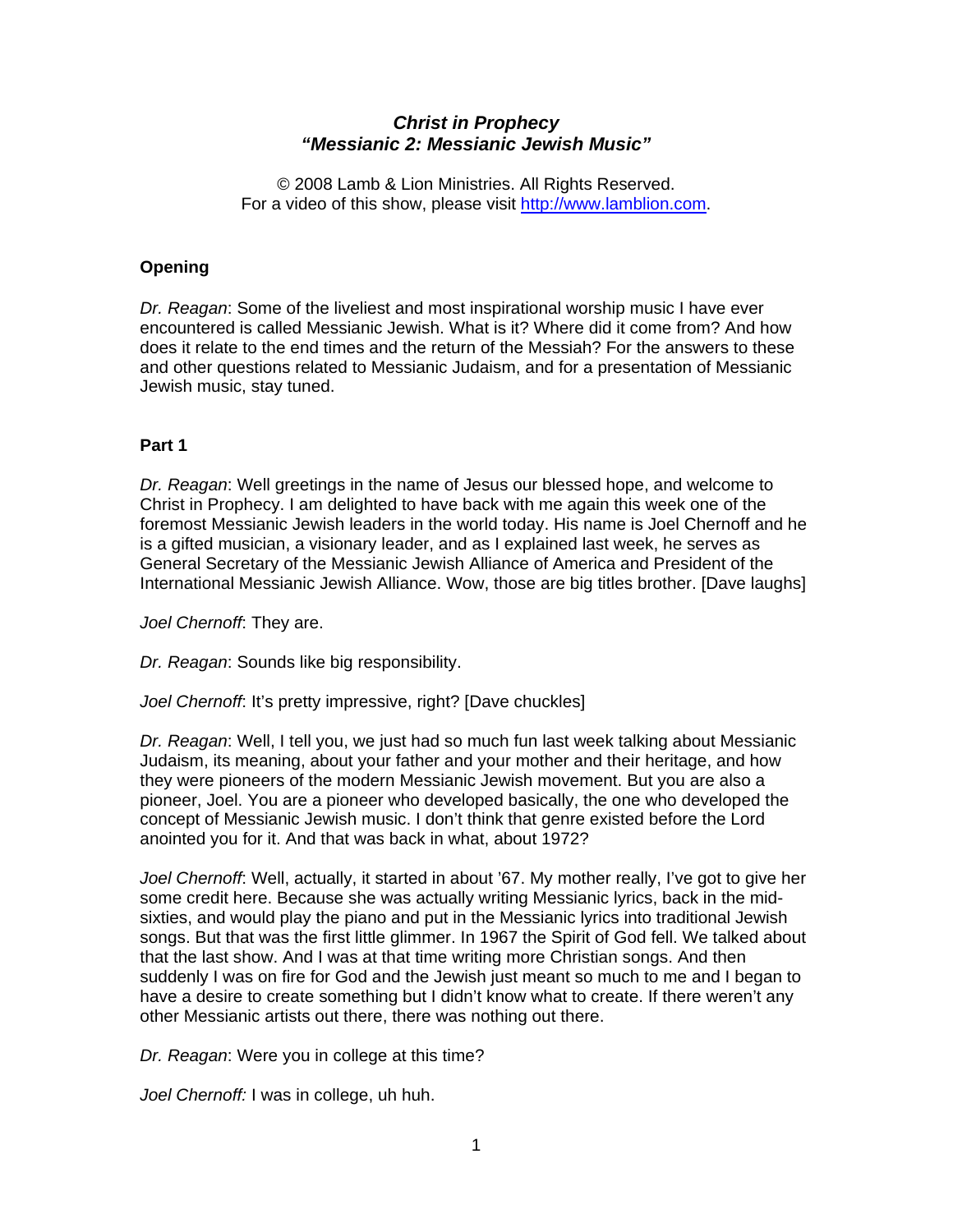*Dr. Reagan:* And in the last program you told me that's when you really got on fire for the Lord. Prayer meetings and…so I guess you had this burning desire to express this in music.

*Joel Chernoff:* And so I turned all of my creative juices towards that and I said, "What can I do?" So I took the pop sound of the day, which was something I was very attached to, loved it. And then I said, "Let's take some of the older Jewish feels, minor feels and minor keys, and put that together with that feel, with the modern feel." And out came the first album, the *Lamb* album, and all the songs. I kind of wrote songs '69 and '70, and '71, and then in '72 the first album was actually done. And really Dave, we didn't know if anybody would even care. We didn't know what it was.

*Dr. Reagan:* Well, how in the world did you ever find anybody to publish these songs?

*Joel Chernoff:* I mean… well, it was crazy. We came out with the album, Rick and I, the other partner in the group,

*Dr. Reagan:* What was his name?

*Joel Chernoff:* Coghill, Rick Coghill. He's a guitarist, he played with James Brown.

*Dr. Reagan:* So *Lamb* was basically two of you and some studio musicians.

*Joel Chernoff:* It was just two of us, that's right. I was the singer and the songwriter and so forth. And so we came out with this album and we got an invitation in the Chicago area. And we came and we sang before 4,000 people, it was our first concert, our first thing.

*Dr. Reagan:* First concert, 4,000?

*Joel Chernoff:* I was scared to death. But there were 4,000 kids there and we sang five or six of those songs off that first album and bam! The kids went crazy! They practically bought all of our thousand albums out the first night. And we were the number one group in the Chicago area for weeks and weeks and weeks. And then it started to spread from there. And look, we didn't plan it, we were on WMBI, Moody's station, and they just loved the *Sacrificed Lamb*, and *Baruch Ha Shem*. And it was going all over the place. So I mean this was something God did. We did not plan it out. We did not have great agents and managers and, we didn't. This was a spontaneous move of God's Spirit. He just took whatever talent was there and we came out with this sound and that popularized the Messianic sound. For the next 7 or 8 years, we were in the top 3 or 4 groups in the country, Christian groups, and then here's this Messianic group in the top five. Our albums are always number two, number three, number four, in the country. There were kids all over the country catching onto it. They didn't know what it was, and they didn't know what that sound was. Hebrew, some of them thought it was tongues, some of them thought… they didn't know, but they liked it.

*Dr. Reagan:* All I knew is it made me want to dance, it really did. Every time I would hear your music it made me want to get up and dance.

*Joel Chernoff:* You're a dancer, aren't you? [Dave laughs] You're really a dancer.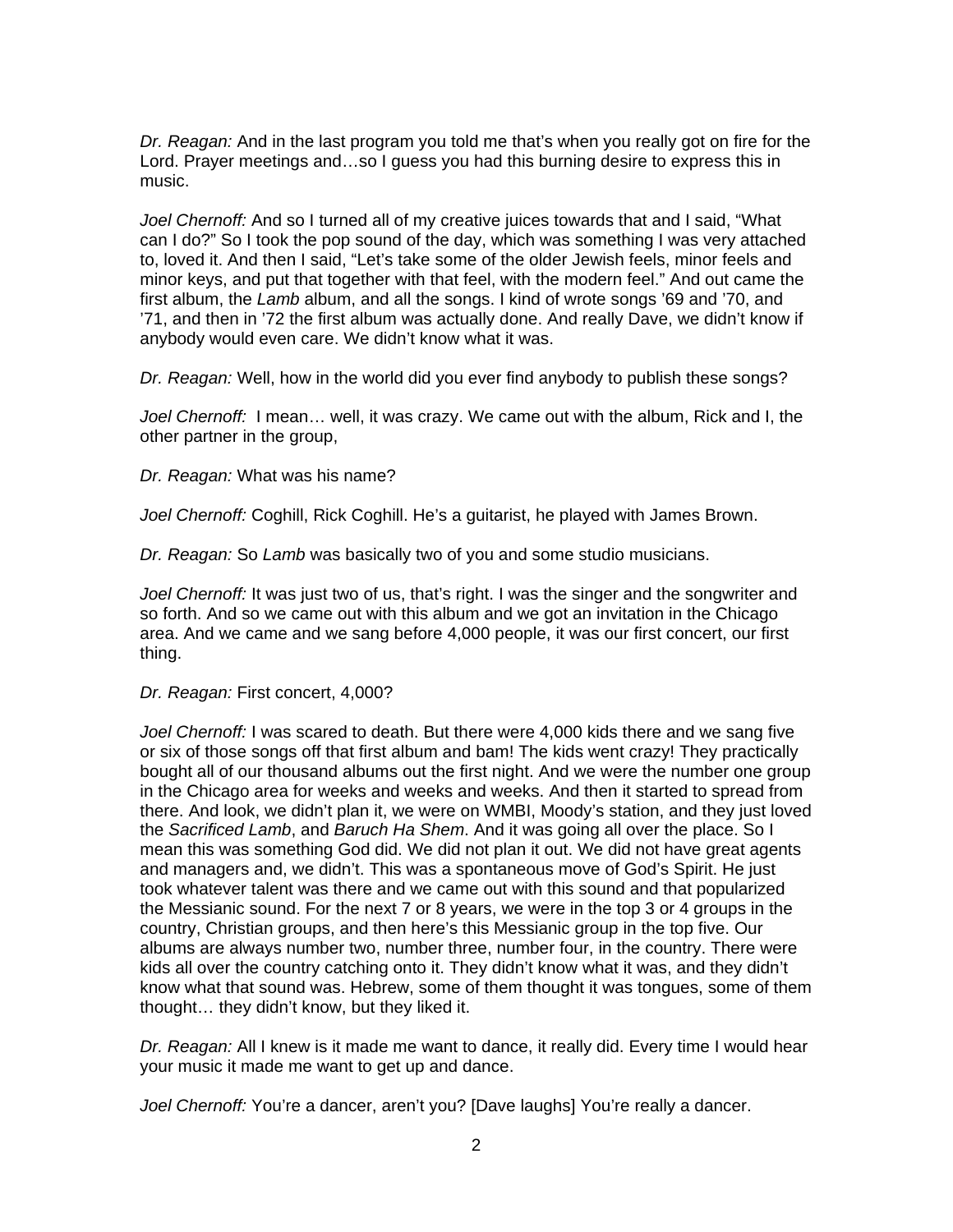*Dr. Reagan:* Well, I am very expressive in worship.

*Joel Chernoff:* Well that's good.

*Dr. Reagan:* And I just want to worship the Lord, you know.

*Joel Chernoff:* Well praise the Lord.

*Dr. Reagan:* And so Messianic Jewish music… what makes music Messianic?

*Joel Chernoff:* Well, it's a couple of things. One is the actual sound of it.

*Dr. Reagan:* Yes, there's a certain rhythm to a lot of Jewish songs.

*Joel Chernoff:* Well, rhythm, the dance, eastern European dance, the Middle Eastern feels, minor keys often times. And then sometimes it can just be the lyric is very Jewish in the place it's coming from. And so you feel like this is very, very Messianic even if the music is in a major key all the way through. But it feels, you kind of feel it coming out of the Scripture and so there are different things that can cause it to be a part of it. But not every song I did was straight out Messianic, I was doing some rock and roll in there too. But as far as everybody was concerned, this was a new genre, they'd never heard this before.

*Dr. Reagan:* Now I understand that *Lamb* disbanded in about 1992 and you went solo.

*Joel Chernoff:* That's right.

*Dr. Reagan:* And produced some solo albums, but then I understand *Lamb* reformed in 2005.

*Joel Chernoff:* Well, yeah, we had finished after 20 years. That's 14 albums and that's a long time. We took a break, and we both went in different directions. The Lord took us in different directions and I became the GS of the MJAA. And then in 1999 God began to bring it back to me. A record company approached me about doing a solo album. So I said, "Yes, yes", to it and we came out with a solo album in 1999. Its *The Restoration of Israel*. And then after that another one. And then last year *Lamb*, they asked us to get back together. And the other fellow from the first group couldn't do it, so we brought in a fellow from the Dallas area, Ted Pearce, who is a great artist and an old time *Lamb* fan. He thought it was like joining the Beatles or something, I mean. He just couldn't believe it, you know. But the two of us got together, we came out with an album last year, great album.

*Dr. Reagan:* What is the name of that album?

*Joel Chernoff: The Sacrifice*.

*Dr. Reagan:* Now, you've mentioned 14 albums that *Lamb* had recorded, are all of those still available today?

*Joel Chernoff:* Yes they are.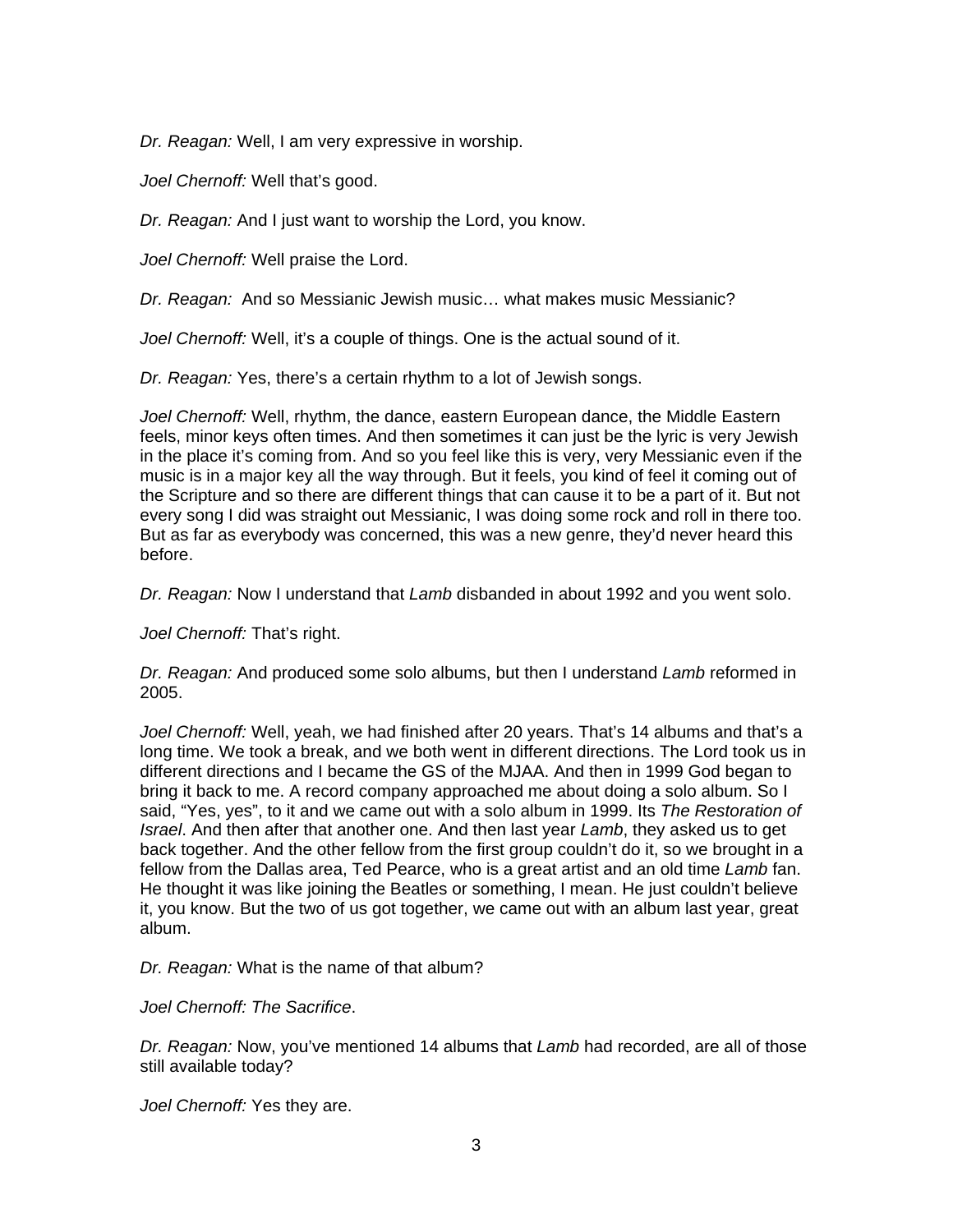*Dr. Reagan:* Tell people how they can get them.

*Joel Chernoff:* www.lambmessianicmusic.com, lambmessianicmusic and that's all one word, .com.

*Dr. Reagan:* Okay, we've got that on the screen and we've also got on the screen an 800 number that they can call.

*Joel Chernoff:* That is correct.

*Dr. Reagan:* And either one of those and they can order your albums over the internet.

*Joel Chernoff:* Amen.

*Dr. Reagan:* Now, I tell you, I've got to have you sing. Last week you sang a great song, *Year of Jubilee*. I want to ask you to sing another song for us this week. What do you have in mind?

*Joel Chernoff:* Well, I am gonna do a song which has caught on with a dance, since you're so into the dance. This has been danced in front of the Western Wall and at the Sukkot Festival in Israel.

*Dr. Reagan:* Oh, my kind of music.

*Joel Chernoff: Baruch Adonai*, which means blessed is the Lord.

*Dr. Reagan:* Yes.

*Joel Chernoff:* And it is a go-getter, Dave.

*Dr. Reagan:* Okay. [Dave laughs]

*Joel Chernoff:* You're gonna be back here dancing I know.

*Dr. Reagan:* Okay, okay. Alright folks, here is Joel Chernoff singing *Baruch Adonai.*

[Joel Sings]

#### **Part 2**

*Dr. Reagan:* Wow, what a song. *Baruch Adonai*. Thank you Joel! Wow! [Dave laughs]

*Joel Chernoff:* A blessing to do it. I saw you over there dancing.

*Dr. Reagan:* Well, yes, I was, I was. Ok. I want to focus in now on the organization that you head up here in the United States, the Messianic Jewish Alliance of America. What is the purpose of that organization?

*Joel Chernoff:* Well, its primary purpose, when it was formed in 1915.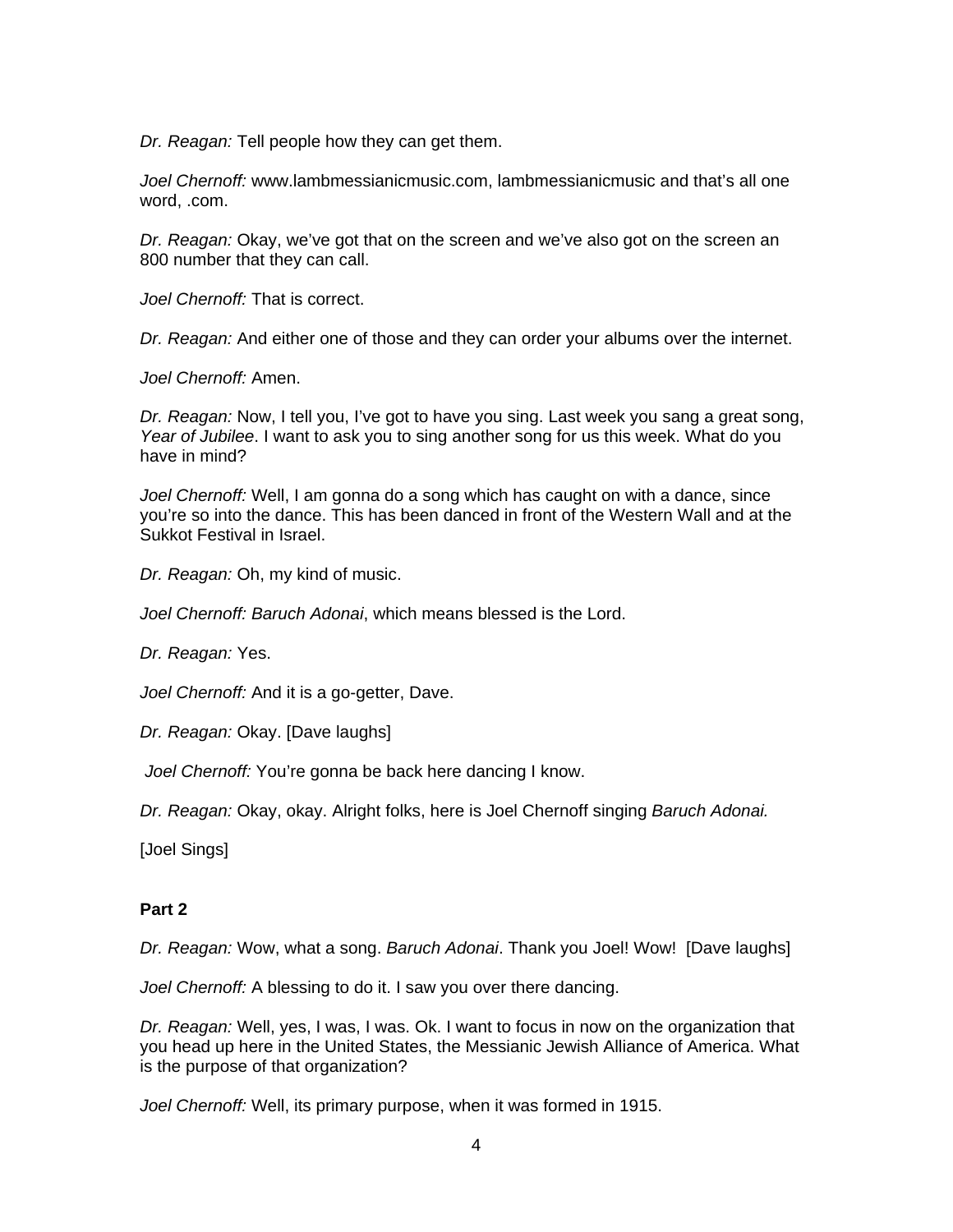#### *Dr. Reagan:* Fifteen?

*Joel Chernoff:* That's a long time ago. That's right. This is a prophetic organization really, but its prime purpose was to present to our people, the Jewish people, the fact and the reality that it's, that it is okay to be Jewish and to believe in Y'shua, Jesus. And there needed to be a beacon, some kind of an organization where they could see us. Back in the 1920's and 30's and 40's we were pretty much in the Church and invisible. And the MJAA gave us, as a group of people, the opportunity to kind of stand out. Now of course the Messianic Synagogues are growing, there's a large, large number. And so now it's expanded and we are ministering to our people. Often times in partnership with many Christians around the World.

*Dr. Reagan:* Isaiah 40 says, "Comfort, O comfort my people says the Lord your God." And you are involved in that aren't you?

*Joel Chernoff:* Oh yeah, we are really bringing comfort to our people. I love this because, you know the scripture. Paul was talking about the Jewish olive tree in the book of Romans and that the root is Jewish, and the trunk is Jewish and that the nations have been grafted into it. But you know that our people really haven't seen a Jewish olive tree ministry. What they think that they see is a Christian olive tree, where like the root is Christian, and the trunk is Christian, and there's a few Jews plugged into it. What our people need to see in order to get it spiritually is the fact that this is the body, the Jewish root and then the Nations gathered in. And we have been partnering with our Christian brothers and sisters, a beautiful thing, in something called the Joseph Project.

*Dr. Reagan:* Oh yes, I'm excited about that, and I want you to tell us about it. That is really exciting.

*Joel Chernoff:* That is something, and again, God gets all the credit.

*Dr. Reagan:* I want you to tell us what it is and I want you tell how our viewers can get involved in it.

*Joel Chernoff:* Yeah, well, the Joseph Project is a Jewish olive tree project. That is that the root is Jewish, it is basically the MJAA, it came out of us, but many Nations are gathering around and we are bringing aid and comfort. I don't know if you know this Dave, but poverty is the number one domestic issue, not terrorism, poverty.

*Dr. Reagan:* Yes I did know that, in Israel, you are talking about in Israel. Yes I knew that.

*Joel Chernoff:* One third of the children living below the poverty line now.

*Dr. Reagan:* Yes.

*Joel Chernoff:* Almost, almost that with the adults and it is growing. Why, because of the constant drain on the economy because of the war.

*Dr. Reagan:* All the tax money is going for the military.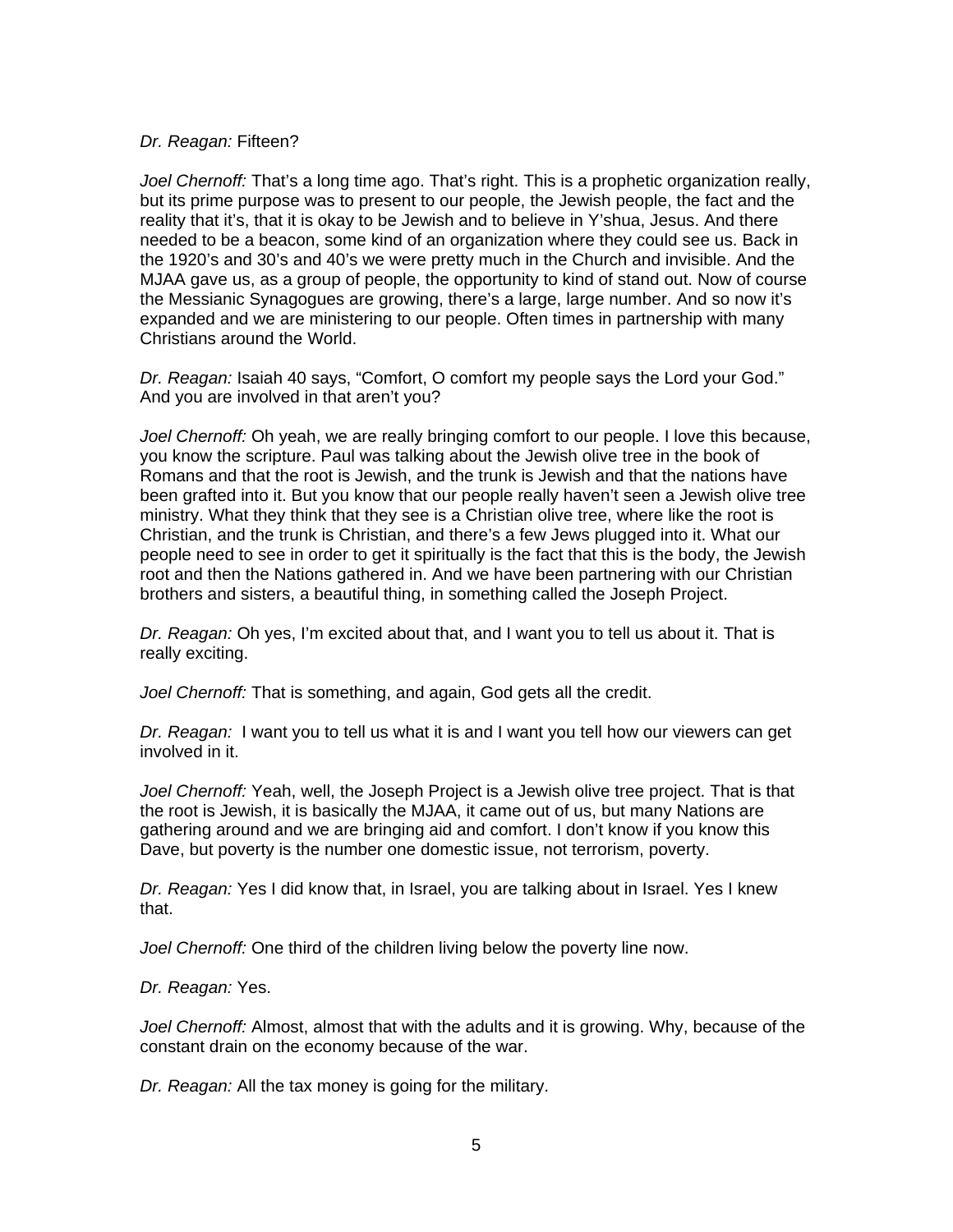*Joel Chernoff:* The taxes are going for that. And number two industry is the tourist industry, and people are afraid to go because they are afraid they are going to get blown up or something. And then the immigrants, God is still gathering our people back.

*Dr. Reagan:* That's right.

*Joel Chernoff:* And so they keep on coming in, but the government can't afford to take care of everything. So they keep slicing the social services budget and more and more of our people are falling into that crack of poverty.

*Dr. Reagan:* And so how are you trying to deal with that problem?

*Joel Chernoff:* The Lord put it upon our, on our heart, and all of the leadership, you can go to our website and see the entire story but basically this is it: that the Lord showed us to partner with our Christian friends and to bring a blessing, even as Joseph brought a blessing and gathered a blessing for the famine that was going to come. And that famine came Dave, but he stored for seven years because of a prophetic dream, and the king of Egypt gave him power. Even so, God said, "There's going to come a million plus more out of Eastern Europe." And He says to us, "I want you, the MJAA, the Messianic community, to partner with your Christian brothers and sisters and to prepare a blessing for that time and also meeting urgencies along the way." Which there have been urgencies, wars and so forth, up to this point. And there are miracles galore here, because you know, the Messianic Jews are controversial, right?

*Dr. Reagan:* Right. So, they don't welcome you with open arms into Israel.

*Joel Chernoff:* No, no, no. Now this is changing.

*Dr. Reagan:* Yeah.

*Joel Chernoff:* Because over the last seven years we have been able to move over 70 million dollars worth of aid into the country, just like…

*Dr. Reagan:* ….. seventy million dollars worth of aid.

*Joel Chernoff:* Seventy million, and…

*Dr. Reagan:* Now has a lot of this been "gifts in kind?"

*Joel Chernoff:* Gifts in kind. Corporations, other charities.

*Dr. Reagan:* What kind of aid?

*Joel Chernoff:* Oh, anything from furniture, toiletries, tiling, clothing. We are just now beginning to move some food in.

*Dr. Reagan:* I remember the first things you wanted to bring in were like T-shirts, and they didn't believe that you wanted to give those away.

*Joel Chernoff:* No, they didn't believe it because they had never seen anybody do this before. [Dave chuckles] Fifty thousand *Hanes* shirts in the shrink wrap, and they said,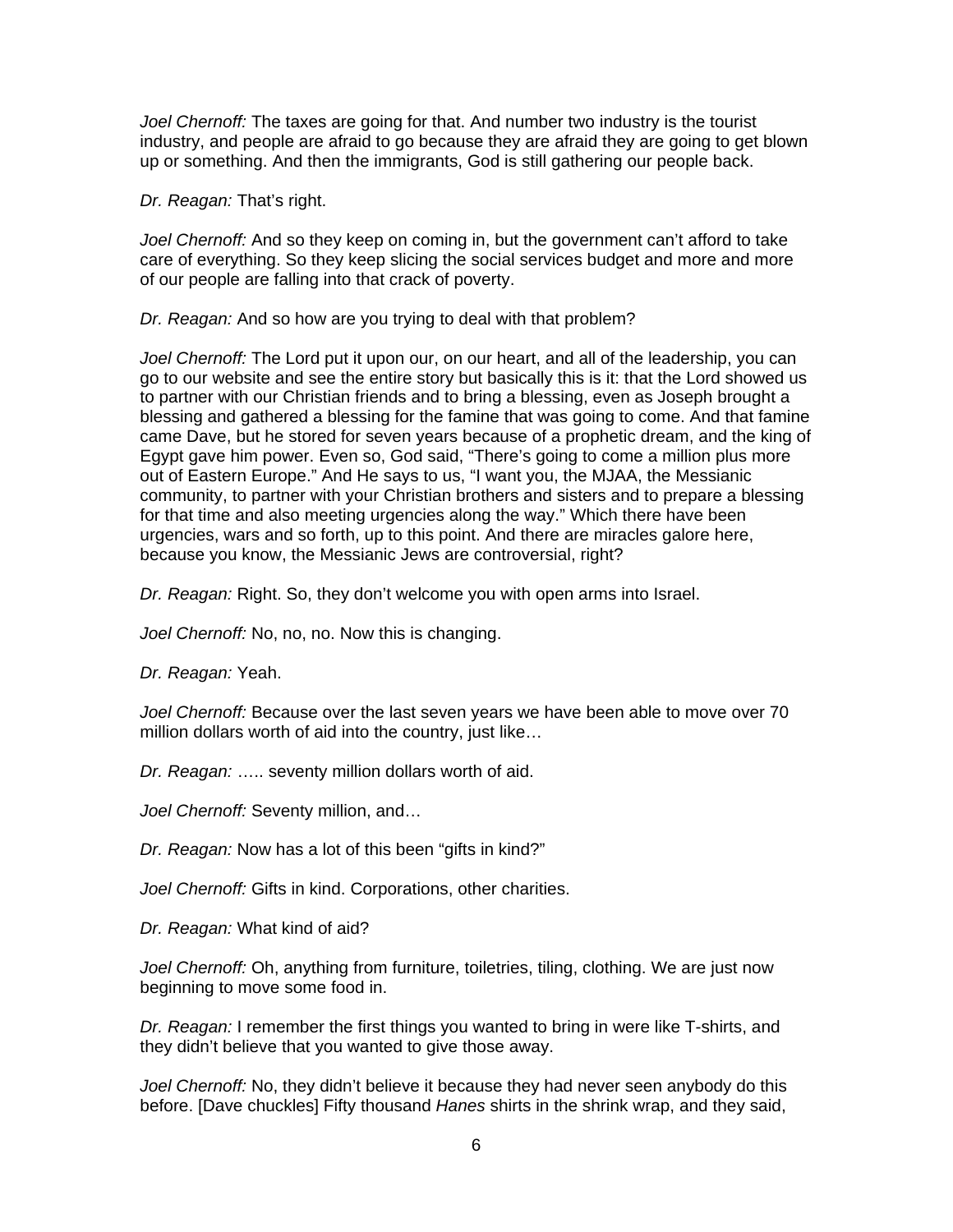"Come on…" "Come on." "This is not charity; you are going to sell this in the black market or something, right?" They didn't believe it. Oh we had to beat the door down just to get one of these containers in, right. So anyway, the government just told us a couple of weeks back, the director told us this, that we are now larger than the government's aid arm.

*Dr. Reagan:* So you have developed their trust.

*Joel Chernoff:* So wonderful, developed the trust.

*Dr. Reagan:* I'm sure there are still some orthodox who are very opposed to this.

*Joel Chernoff:* Oh yeah, but listen. God gave us a verse right in the beginning, prophecy, because you know that I, of course, in our Jewish way, argued with God over this calling. And I said, "Lord, You, You know our people, they are not going to want this blessing from us." He said to me in I Peter 2, "For this is God's will, that by doing good, you will silence the ignorant talk of foolish men." When He showed me that, it shut my mouth. I said, "Ok, case closed, just bless our people." God says, "I'll take care of the rest." And He has done it Dave. He's done it miracle after miracle, to the point now that we are very involved, quietly, with the government of Israel, ministering to over 300,000 people now, and it's growing. And even, even the government of Israel is very, very blessed, simply because we don't ask for anything in exchange…

*Dr. Reagan:* And you have a huge warehouse over there don't you, where you…?

*Joel Chernoff:* We have got a central facility. We have got 20 million dollars worth of aid in there and we are now looking to actually duplicate that six more times, six more centers in the country.

*Dr. Reagan:* What a miracle.

*Joel Chernoff:* It is a miracle, partnering with our Christian brothers and sisters.

*Dr. Reagan:* How do you go about distributing this? How do you find the people who are needy?

*Joel Chernoff:* Well this is an interesting part of the story. There are 30 Messianic, independent works that are distributing on the street, and we just simply give to them. Now, they have to sign up with us, but we give to them. Also, 110 government social services centers. So the government itself, and many of those are actually orthodox. And they receive from us too.

*Dr. Reagan:* Ok.

*Joel Chernoff:* But they ask us to bring our truck around to the back door.

*Dr. Reagan:* OK.

*Joel Chernoff:* Because it is a little controversial.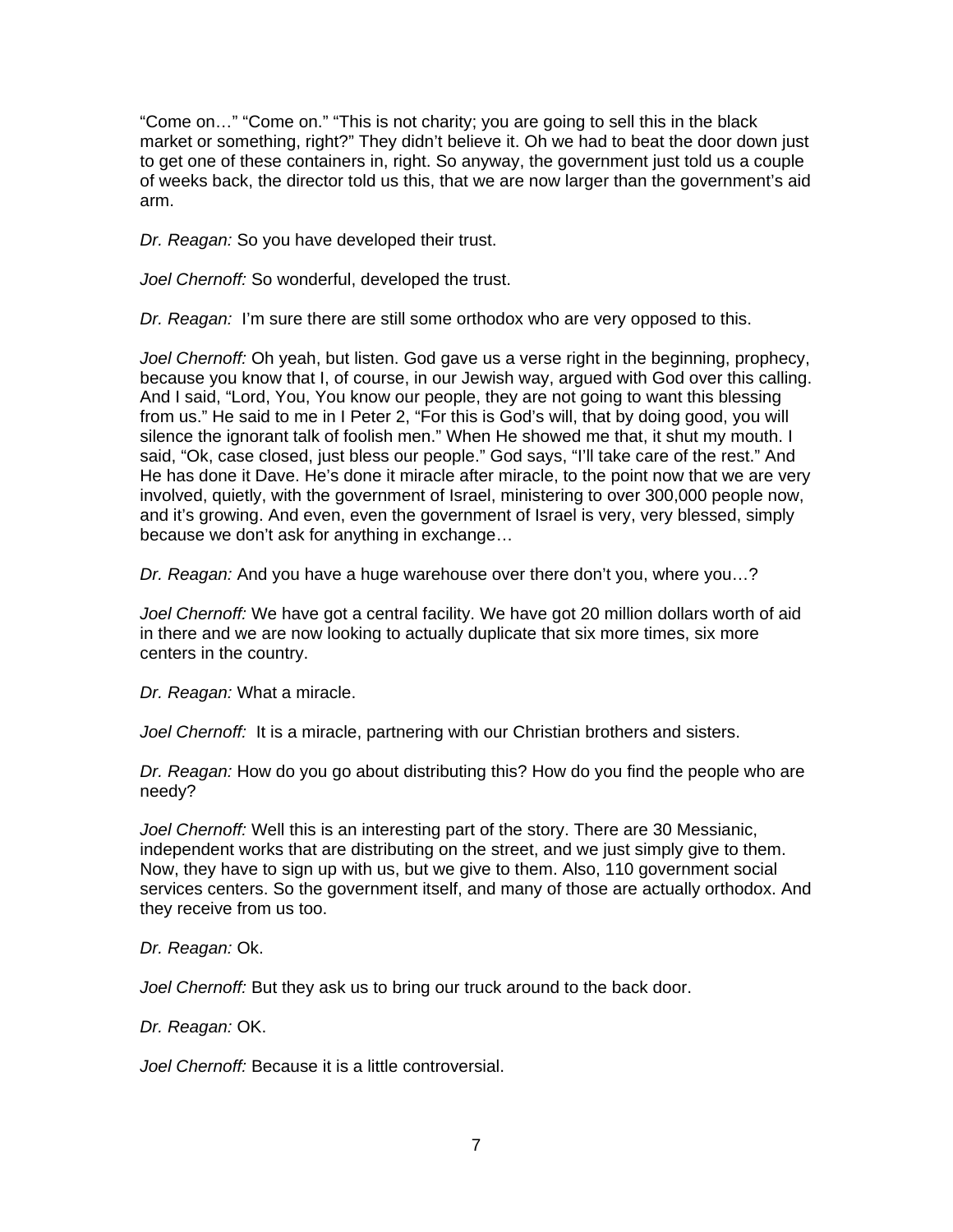*Dr. Reagan:* So you are providing furniture. You are providing clothing. Do you provide any food at all or is that a whole different deal?

*Joel Chernoff:* A little bit, but everybody, the government's slowly trusting us to bring it in. But they are afraid somebody is going to get sick and die and then they are going to get sued.

*Dr. Reagan:* Yes, yes.

*Joel Chernoff:* So they are slow with that part of it. But 70 million dollars worth of aid, and over the next year we actually believe that the Lord has said to bring 100 million dollars worth of aid in over the next year.

*Dr. Reagan:* Well, you don't think small do you?

*Joel Chernoff:* No, well actually the Lord said to prepare for one million people, and that's over a billion dollars. That's where the bar really is. But we're getting there. The infrastructure is growing inside of Israel. More trucks, and more and more facilities and so forth.

*Dr. Reagan:* Well this is the sort of thing that I would really like for our viewers to get involved in.

*Joel Chernoff:* Amen.

*Dr. Reagan:* I get so distraught over Christians who want to do something for Israel, and they give money to organizations that are actually fighting Messianic Jews in Israel.

*Joel Chernoff:* Yes, it's true.

*Dr. Reagan:* It's amazing how many of those organizations they give money to, like the Temple Mount organization.

*Joel Chernoff:* And the International Fellowship of Christians and Jews and so forth.

*Dr. Reagan:* Yeah, and here they are fighting Messianics over there. And here is a way to really touch the Jewish people through a Messianic organization.

*Joel Chernoff:* You know what, we are for everybody blessing our people.

*Dr. Reagan:* Yes.

*Joel Chernoff:* But you know, isn't it better Dave, if the Messiah gets the glory at the same time?

*Dr. Reagan:* Absolutely, so tell our viewers how they can participate in Project Joseph.

*Joel Chernoff:* They can actually clue into it at [www.mjaa.org.](http://www.mjaa.org/)

*Dr. Reagan:* Ok.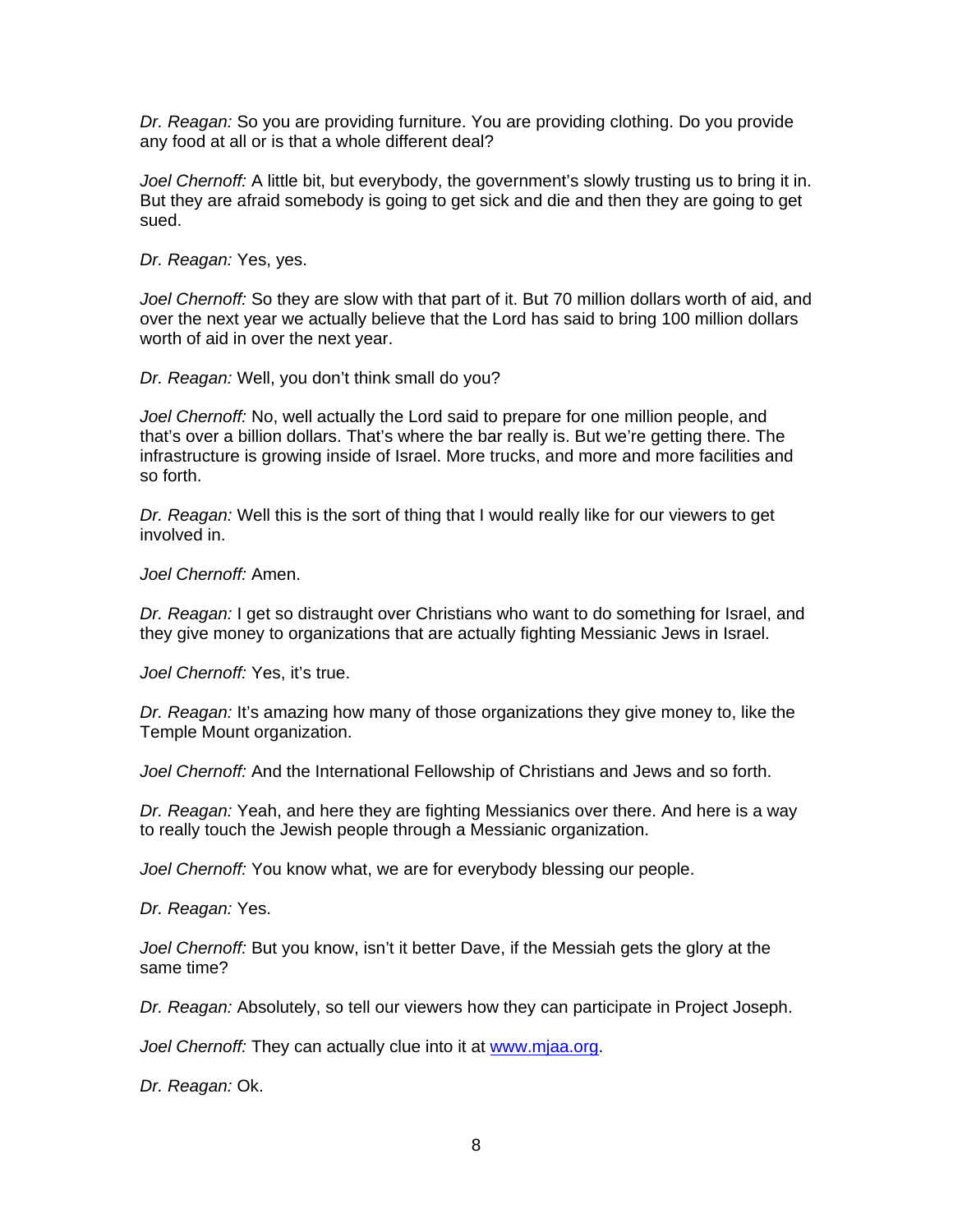*Joel Chernoff:* OK. mjaa.org, and you'll see the Joseph Project right there.

*Dr. Reagan:* It's right there.

*Joel Chernoff:* Click on it, boom, you can get a DVD on it, you can see the whole history of it. You can see the current updates on it. It is exciting as we bless our people, Jew and Christian together. Messianic Jew and Christian, brothers in the Lord, bless our people and the Messiah's heart of compassion comes through that and people are being redeemed and saved every day. Not directly in the centers, but then they come out to the congregations.

*Dr. Reagan:* Yes.

*Joel Chernoff:* And actually, you know what they told us Dave is, we didn't even try, try this. But they told us, the body in Israel told us over 50 percent of the new Russian congregations over there started because of the Joseph Project.

*Dr. Reagan:* Praise the Lord!

*Joel Chernoff:* Because they were meeting needs and then the congregations came out of that.

*Dr. Reagan:* Folks we are going to have to pause for just a moment and we'll be back after a word about this wonderful book. It's called *Blow the Trumpet in Zion*, by Richard Booker. It's one of the best books ever written about the Jews in prophecy.

[Advertisement]

## **Part 3**

*Dr. Reagan:* Joel I would like to close this series of interviews with you. Which have been delightful, I tell you.

*Joel Chernoff:* Thank you so much.

*Dr. Reagan:* I just enjoyed it so much. And I'd like to close it by asking you a question about end-time Bible prophecy. And that is, how does all of what you have been talking about relate to end-time Bible prophecy, particularly what's happening in Israel today?

*Joel Chernoff:* Well, you know, the Nation of Israel really is going through a massive change. You know, the Devil loves to put up obstacles. And there's been a lot of hurt that has come out of the Christian World towards the Jewish World over the centuries.

#### *Dr. Reagan:* Yes.

*Joel Chernoff:* Crusades, the Spanish Inquisition, and so forth. But it is interesting when God decides it's time, it's time. And He is changing, softening our people's hearts. One of the ways He is doing that is through the Joseph Project, acts of compassion and kindness, coming out of the Christian World, but now out of the Messianic World. One of the most exciting things is to see that adjustment, massive adjustment, spiritually,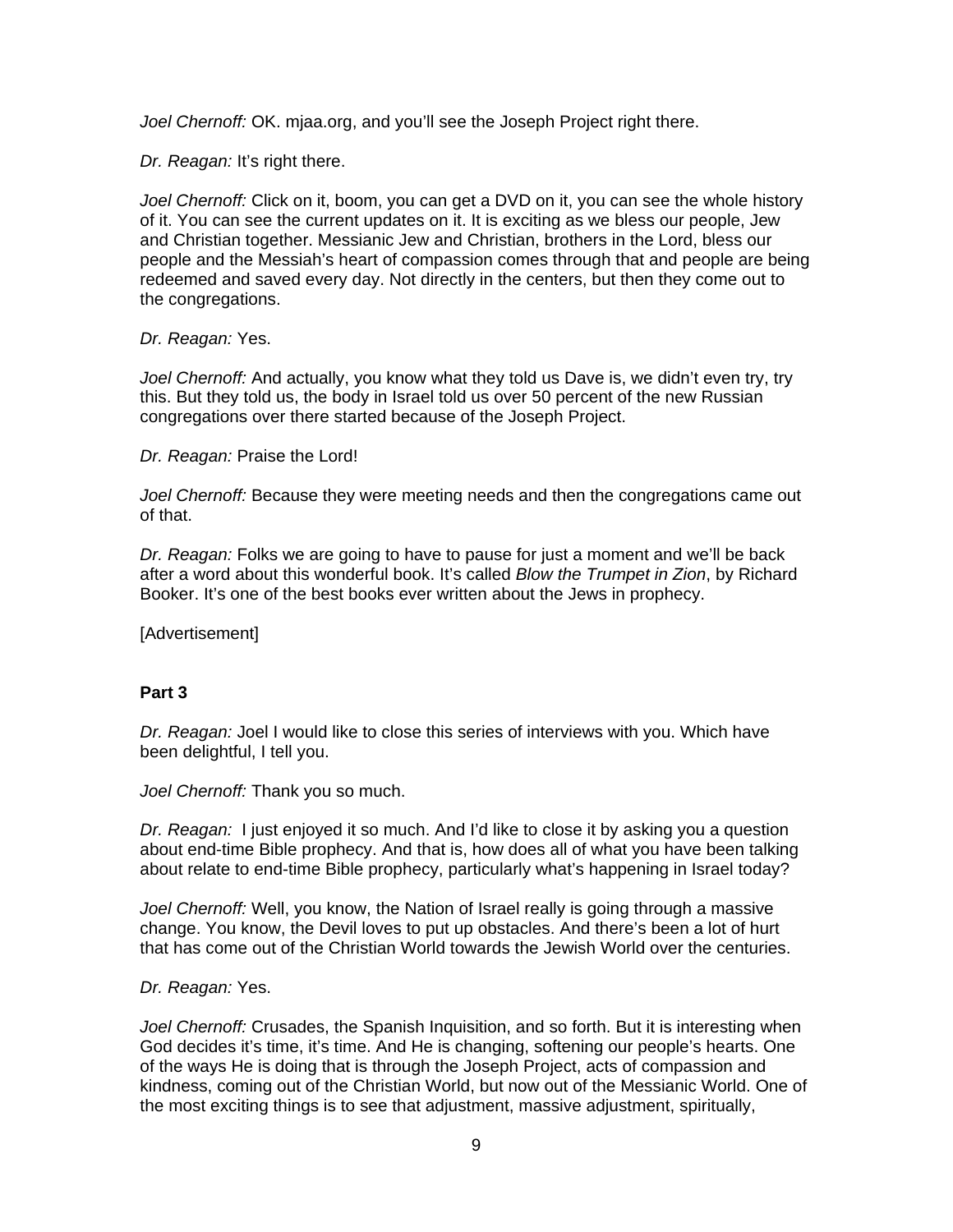national adjustment coming through selfless acts of kindness in Israel. And believe me Dave, our people need to see this now more than ever. You know this because of the gathering darkness there.

*Dr. Reagan:* Yes.

*Joel Chernoff:* The Nations are gradually turning; it's incredible to see it.

*Dr. Reagan:* Well, the Bible says the whole World's going to come against Israel in the end-times, and that's what's happened, even our country.

*Joel Chernoff:* And we see that, but you know our people really are feeling hopeless in Israel because they don't see a political solution.

*Dr. Reagan:* All they see is endless war.

*Joel Chernoff:* The President of the United States, he can't solve it can he?

*Dr. Reagan:* No.

*Joel Chernoff:* None of the other countries can. Why? Because it's a spiritual battle, it's not a political battle.

*Dr. Reagan:* That's right.

*Joel Chernoff:* It's a spiritual battle.

*Dr. Reagan:* It is.

*Joel Chernoff:* And our people are sensing this. This is starting to come into the collective sense of our people there, that there is no political answer. Therefore, what is the answer? Is there an answer? Many of our people feel this is going to be fighting ad infinitum. Others are beginning to wonder, "Why are we back in the land? What is going on?" And their hearts are becoming soft, looking for a supernatural answer.

*Dr. Reagan:* So there is a sense of desperation, a sense of endless warfare in the future, no hope for peace, a feeling that even the United States is turning against them.

*Joel Chernoff:* The super power can't help them.

*Dr. Reagan:* That everybody is against them, and ultimately they will have only one place to turn.

*Joel Chernoff:* There is only one place to turn.

*Dr. Reagan:* And when they do, they will "look upon Him Whom they have pierced, they will weep and wail and mourn, they will cry out, 'Baruch ha'ba b'shem Adonai.'"

*Joel Chernoff:* Amen.

*Dr. Reagan:* And a great remnant, a great remnant will accept Y'shua as their Messiah.